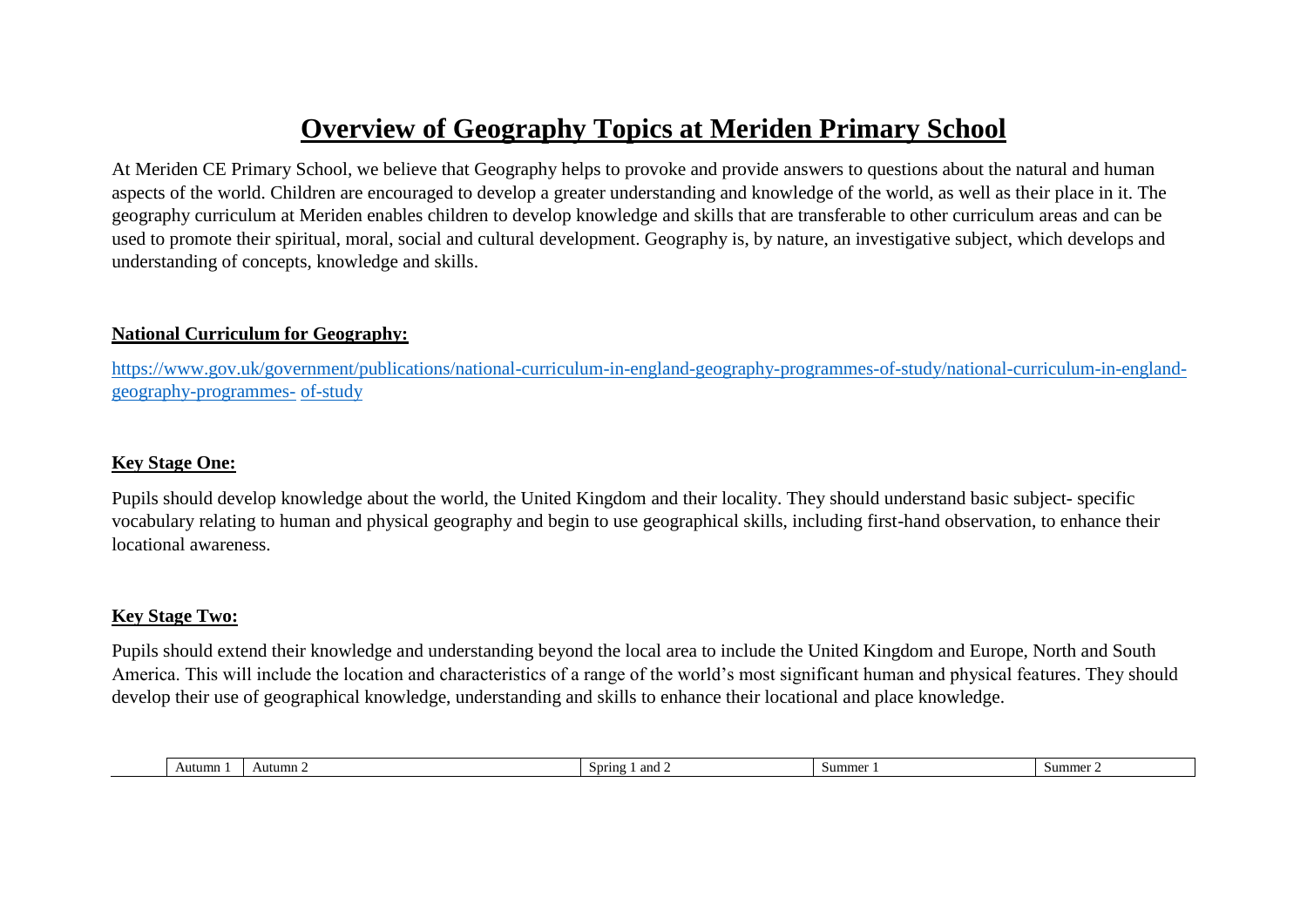| Year 1 | <b>Toys</b>    | Antarctica                                             | Dinosaurs                    | Me and My World                       | <b>Enchanted Woodlands</b> |
|--------|----------------|--------------------------------------------------------|------------------------------|---------------------------------------|----------------------------|
|        | <b>History</b> | <b>Geography and History based</b>                     | <b>History and Geography</b> | Geography (and                        | Geography                  |
|        | based          | (Earnest Shackleton and Robert Peary)                  | <b>Geographical Skills</b>   | science)                              | <b>Geographical Skills</b> |
|        |                | <b>Geographical Skills</b>                             |                              | <b>Geographical Skills</b>            |                            |
|        |                | Name and locate the world's 7                          |                              | Use simple compass directions and     |                            |
|        |                | continents                                             |                              | locational and directional language   |                            |
|        |                | and 5 oceans.                                          |                              | to describe the location of features  |                            |
|        |                |                                                        |                              | and routes on a map.                  |                            |
|        |                | Identify seasonal and daily weather patterns in the UK |                              |                                       |                            |
|        |                | and the location of hot and cold areas of the world in |                              | Use aerial photographs and plan       |                            |
|        |                | relation to the Equator and the North and South Poles. |                              | perspectives to recognise landmarks   |                            |
|        |                |                                                        |                              | and basic human and physical          |                            |
|        |                | Understand geographical similarities and differences   |                              | features; devise a simple map; and    |                            |
|        |                | through studying the human and physical geography of a |                              | use and construct basic symbols in a  |                            |
|        |                | small area of the United Kingdom, and of a small area  |                              | key.                                  |                            |
|        |                | in a contrasting non-European country $-$ Meriden      |                              |                                       |                            |
|        |                | Village and the Antarctica.                            |                              | Use simple fieldwork and              |                            |
|        |                |                                                        |                              | observational skills to the study the |                            |
|        |                |                                                        |                              | geography of the school and its       |                            |
|        |                |                                                        |                              | grounds and the key human and         |                            |
|        |                |                                                        |                              | physical features of its surrounding  |                            |
|        |                |                                                        |                              | environment                           |                            |
|        |                |                                                        |                              |                                       |                            |

|        | Autumn 1                                          | Autumn 2       | Spring 1 and 2                                  | Summer 1 and 2                           |
|--------|---------------------------------------------------|----------------|-------------------------------------------------|------------------------------------------|
| Year 2 | Land Ahoy! - Pirates                              | Florence       | The Great Fire of London                        | Knights and Castles                      |
|        | <b>Geography Based</b>                            | Nightingale    | <b>Joint History and</b>                        | <b>Joint History and Geography Based</b> |
|        | <b>Geographical Skills</b>                        | and Mary       | <b>Geography Based</b>                          | <b>Geographical Skills</b>               |
|        | Understand                                        | Seacole        | <b>Geographical Skills</b>                      |                                          |
|        | geographical                                      | <b>History</b> | Name, locate and identify characteristics of    |                                          |
|        | similarities and differences through studying the | <b>Based</b>   | the 4 countries and capital cities of the UK    |                                          |
|        | human                                             |                | and its surrounding seas.                       |                                          |
|        | and physical geography of a small area of the UK  |                |                                                 |                                          |
|        | and of a small area of a contrasting non-         |                | Use world maps, atlases, and globes to          |                                          |
|        | European country – Meriden and a Caribbean        |                | identify the UK and its countries, as well as   |                                          |
|        | <i>island.</i>                                    |                | the countries, continents and oceans studied at |                                          |
|        |                                                   |                | this Key Stage.                                 |                                          |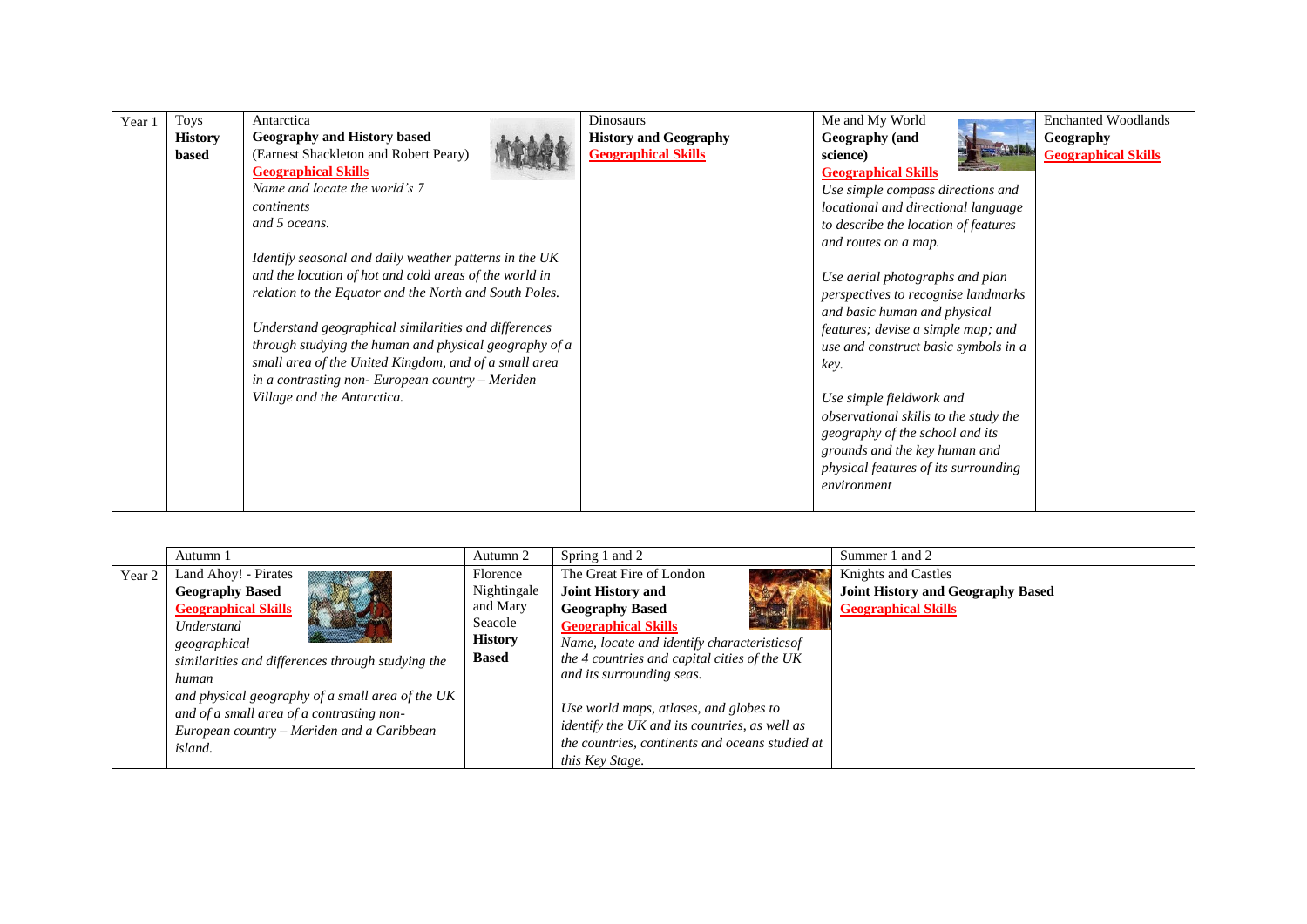|        | Autumn 1 and 2                                                    | Spring 1 and 2                        | Summer 1                                                                                                                                                                               |                                                    | Summer 2                                                                                                                                                                             |
|--------|-------------------------------------------------------------------|---------------------------------------|----------------------------------------------------------------------------------------------------------------------------------------------------------------------------------------|----------------------------------------------------|--------------------------------------------------------------------------------------------------------------------------------------------------------------------------------------|
| Year 3 | Tribal Tales-<br>Stone Age to Iron<br>Age<br><b>History Based</b> | Ancient Egypt<br><b>History Based</b> | The United Kingdom in the World<br><b>Geography Based</b><br><b>Geographical Skills</b><br>Locate and name the countries<br>making up the British Isles, with their<br>capital cities. | $\frac{N}{N}$<br>UNITED<br>KINGDOM<br><b>PALLA</b> | Flow - Rivers and mountains<br><b>Geography Based</b><br><b>Geographical Skills</b><br>Identify longest rivers in the world, largest<br>deserts, highest mountains. Compare with UK. |
|        |                                                                   |                                       | Compare a region of the UK with a region in Europe E.g local hilly<br>area with a flat one or under sea level. Link with Science, rocks.                                               |                                                    | Describe and understand key aspects of:<br>Physical geography including Rivers and the water cycle,<br>excluding transpiration.                                                      |

| Autumn 1 and 2 |                                                                                                                                                                         |          | Spring 1 and 2                                                       |                                                | Summer 1                                             | Summer 2             |
|----------------|-------------------------------------------------------------------------------------------------------------------------------------------------------------------------|----------|----------------------------------------------------------------------|------------------------------------------------|------------------------------------------------------|----------------------|
| Year 4         | <b>Rotten Romans</b><br>South Africa                                                                                                                                    |          |                                                                      | Wonderful West Midland                         | Smashing                                             |                      |
|                | <b>History Based</b><br><b>Geography Based - some History</b>                                                                                                           |          |                                                                      |                                                | <b>Geography Based</b>                               | Saxons               |
|                | <b>Geographical Skills</b>                                                                                                                                              |          |                                                                      | <b>Geographical Skills</b>                     | <b>History</b>                                       |                      |
|                | Identify the position and significance of Equator, N.                                                                                                                   |          |                                                                      | Locate and name the main counties and cities   | <b>Based</b>                                         |                      |
|                |                                                                                                                                                                         |          | and S. Hemisphere, Tropics of Cancer and Capricorn.                  |                                                | in/around the West Midlands.                         |                      |
|                | Understand geographical similarities and differences through the study of<br>human and physical geography of a region of the United Kingdom, and a<br>region of Africa. |          |                                                                      | Compare 2 different regions in UK rural/urban. |                                                      |                      |
|                | Autumn 1                                                                                                                                                                | Autumn 2 |                                                                      | Spring 1                                       | Spring 2                                             | Summer 1 and 2       |
| Year 5         | Ancient                                                                                                                                                                 |          | Earth from Space - Space Race                                        | Vikings                                        | Rainforests                                          | The Tudors           |
|                | Greece                                                                                                                                                                  |          | <b>Geography Based</b>                                               | <b>History</b>                                 | <b>Geography Based</b>                               | <b>History Based</b> |
|                | <b>History</b>                                                                                                                                                          |          | <b>Geographical Skills</b>                                           | <b>Based</b>                                   | <b>Geographical Skills</b>                           |                      |
|                | <b>Based</b>                                                                                                                                                            |          | Locate the main countries in Europe and North or                     |                                                | Compare a region in UK with a                        |                      |
|                |                                                                                                                                                                         |          | South America. Locate and name principal cities.                     |                                                | region in N. or S. America with                      |                      |
|                |                                                                                                                                                                         |          |                                                                      |                                                | significant differences and similarities. E.g.       |                      |
|                | Use maps, atlases, globes and digital/computer mapping (Google                                                                                                          |          |                                                                      | Link UK and Brazil/Rainforest country.         |                                                      |                      |
|                | Earth) to locate countries and describe features studied                                                                                                                |          |                                                                      |                                                |                                                      |                      |
|                |                                                                                                                                                                         |          |                                                                      | Describe and understand key aspects of:        |                                                      |                      |
|                |                                                                                                                                                                         |          | Identify the position and significance of latitude/longitude and the |                                                | Physical geography, including: climate zones, biomes |                      |
|                |                                                                                                                                                                         |          | Greenwich Meridian. Linking with science, time zones, night and      |                                                | and vegetation belts (link to work on Rainforest).   |                      |
|                |                                                                                                                                                                         | day.     |                                                                      |                                                |                                                      |                      |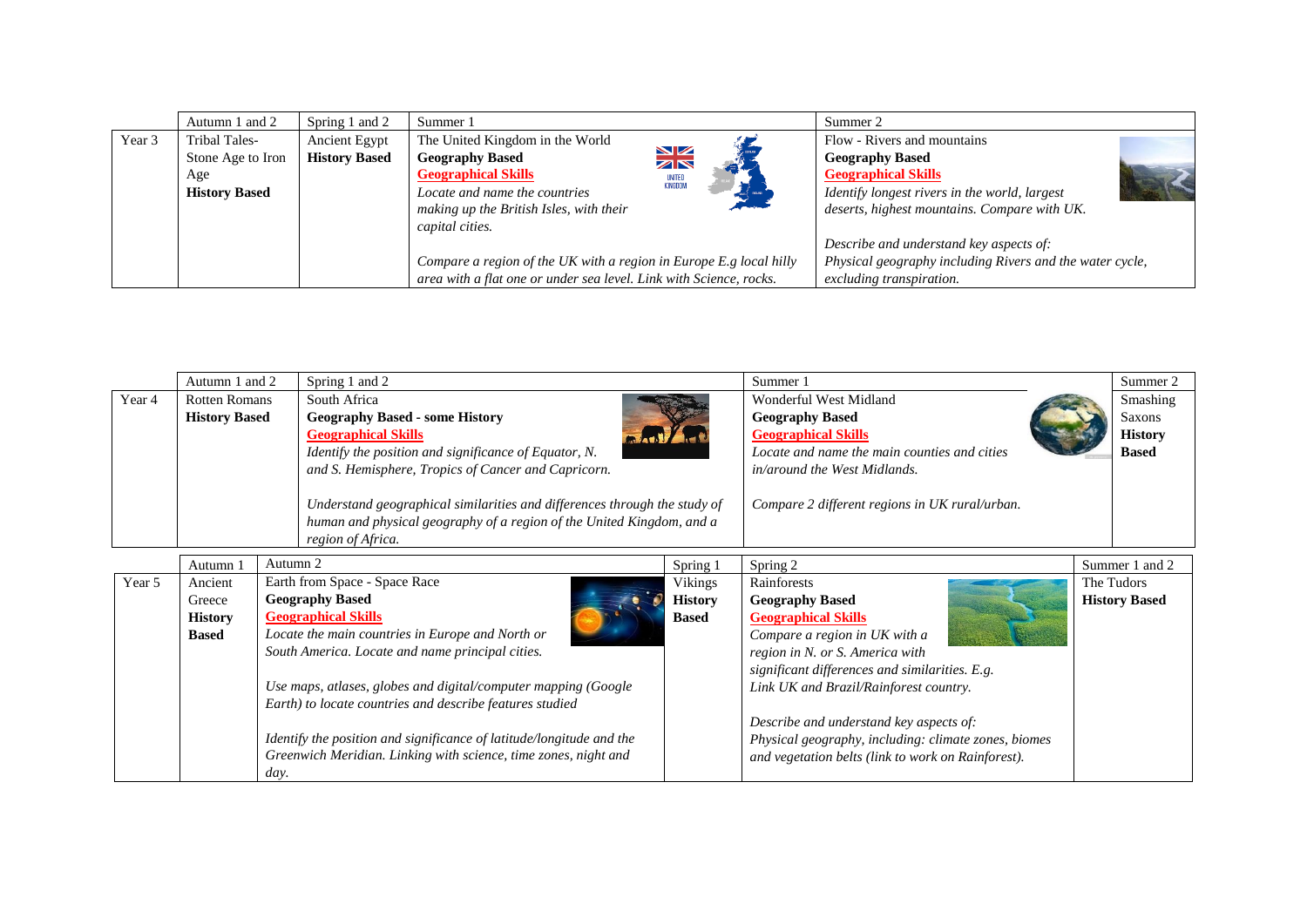|        | Autumn 1 and 2                                      | Spring 1 and 2                                                                       | Summer 1 and 2      |
|--------|-----------------------------------------------------|--------------------------------------------------------------------------------------|---------------------|
| Year 6 | Behind the bombs                                    | <b>Extreme Earth</b>                                                                 | The Curse of the    |
|        | <b>History Based</b>                                | <b>NATURAL</b><br><b>Geography Based</b>                                             | Maya <b>History</b> |
|        | -Small Germany study (location                      | <b>Geographical Skills</b>                                                           | <b>Based</b>        |
|        | knowledge)                                          | Describe and understand key aspects of :                                             |                     |
|        | <b>Geographical Skills</b>                          | Physical geography including Volcanoes and earthquakes, looking                      | -Small South        |
|        | Linking with local History, map how land use has    | at plate tectonics and the ring of fire.                                             | American study      |
|        | changed in local area over time.                    |                                                                                      | (Human/physical     |
|        |                                                     | Name and locate the key topographical features including coast, features of erosion, | features and map    |
|        | Use fieldwork to observe, measure and record the    | hills, mountains and rivers. Understand how these features have changed over time.   | skills)             |
|        | human and physical features in the local area using |                                                                                      |                     |
|        | a range of methods, including sketch maps, plans    |                                                                                      |                     |
|        | and graphs, and digital technologies.               |                                                                                      |                     |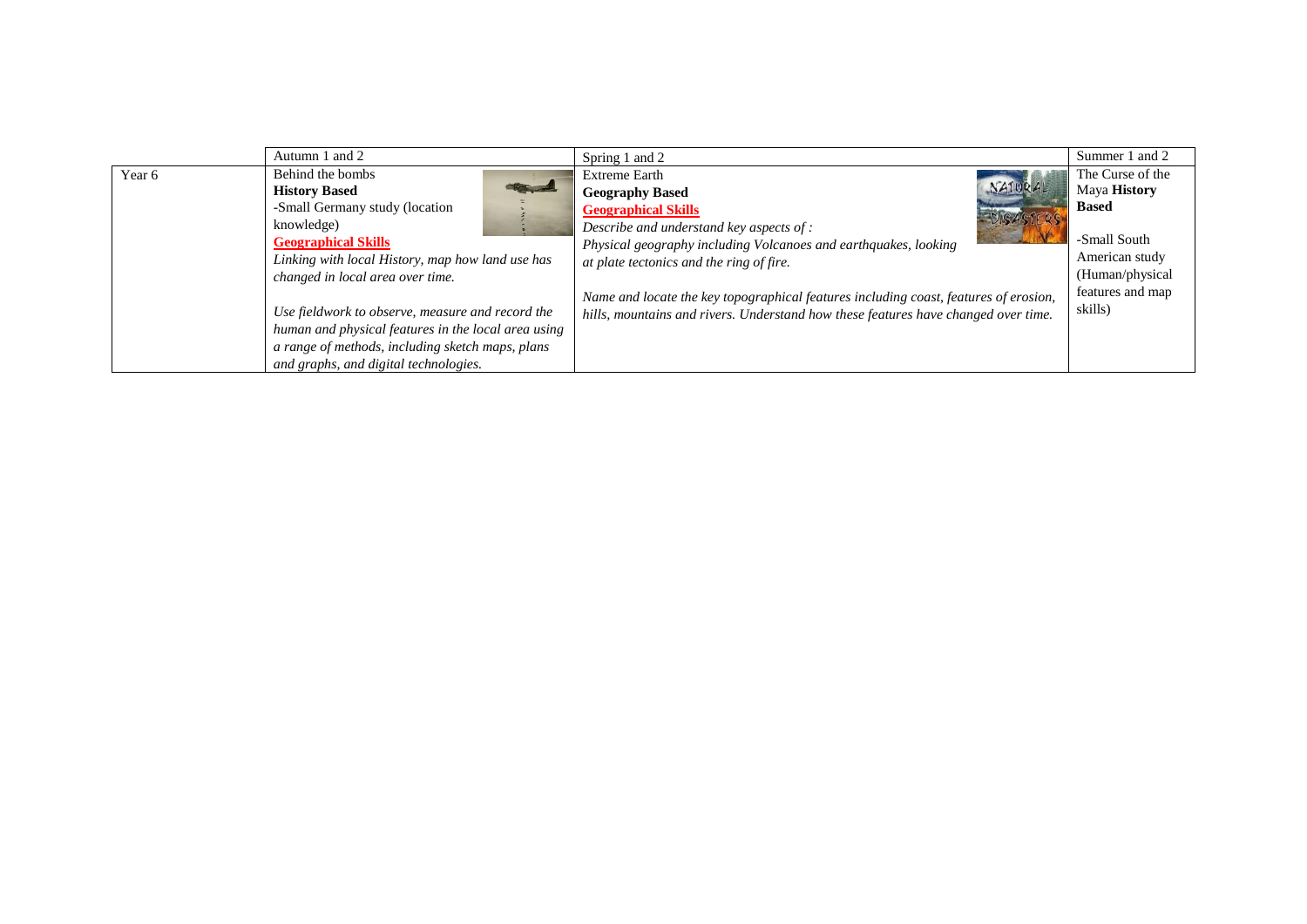# **Overview of Progression of Knowledge and Skills in Geography at Meriden CE Primary School**

At Meriden CE Primary School, we believe that Geography helps to provoke and provide answers to questions about the natural and human aspects of the world. Children are encouraged to develop a greater understanding and knowledge of the world, as well as their place in it. The geography curriculum at Meriden enables children to develop knowledge and skills that are transferable to other curriculum areas and can be used to promote their spiritual, moral, social and cultural development. Geography is, by nature, an investigative subject, which develops and understanding of concepts, knowledge and skills.

### **National Curriculum for Geography:**

[https://www.gov.uk/government/publications/national-curriculum-in-england-geography-programmes-of-study/national-curriculum-in-england-geography](https://www.gov.uk/government/publications/national-curriculum-in-england-geography-programmes-of-study/national-curriculum-in-england-geography-programmes-of-study)[programmes-](https://www.gov.uk/government/publications/national-curriculum-in-england-geography-programmes-of-study/national-curriculum-in-england-geography-programmes-of-study) [of-study](https://www.gov.uk/government/publications/national-curriculum-in-england-geography-programmes-of-study/national-curriculum-in-england-geography-programmes-of-study)

# **Key Stage One:**

Pupils should develop knowledge about the world, the United Kingdom and their locality. They should understand basic subject- specific vocabulary relating to human and physical geography and begin to use geographical skills, including first-hand observation, to enhance their locational awareness.

# **Key Stage Two:**

Pupils should extend their knowledge and understanding beyond the local area to include the United Kingdom and Europe, North and South America. This will include the location and characteristics of a range of the world's most significant human and physical features. They should develop their use of geographical knowledge, understanding and skills to enhance their locational and place knowledge.

|     | Understanding the World |                                                          |                                                            |                           |  |  |  |
|-----|-------------------------|----------------------------------------------------------|------------------------------------------------------------|---------------------------|--|--|--|
|     |                         | . Culture and Communities<br>People. (                   | <b>The Natural World</b>                                   | Key Vocabulary            |  |  |  |
| FS1 | After 1 term            | Begin to make sense of their own life story and family's | To use all their senses in hands-on exploration of natural | Where, farm, woods, beach |  |  |  |
|     | in nursery              | history.                                                 | materials.                                                 |                           |  |  |  |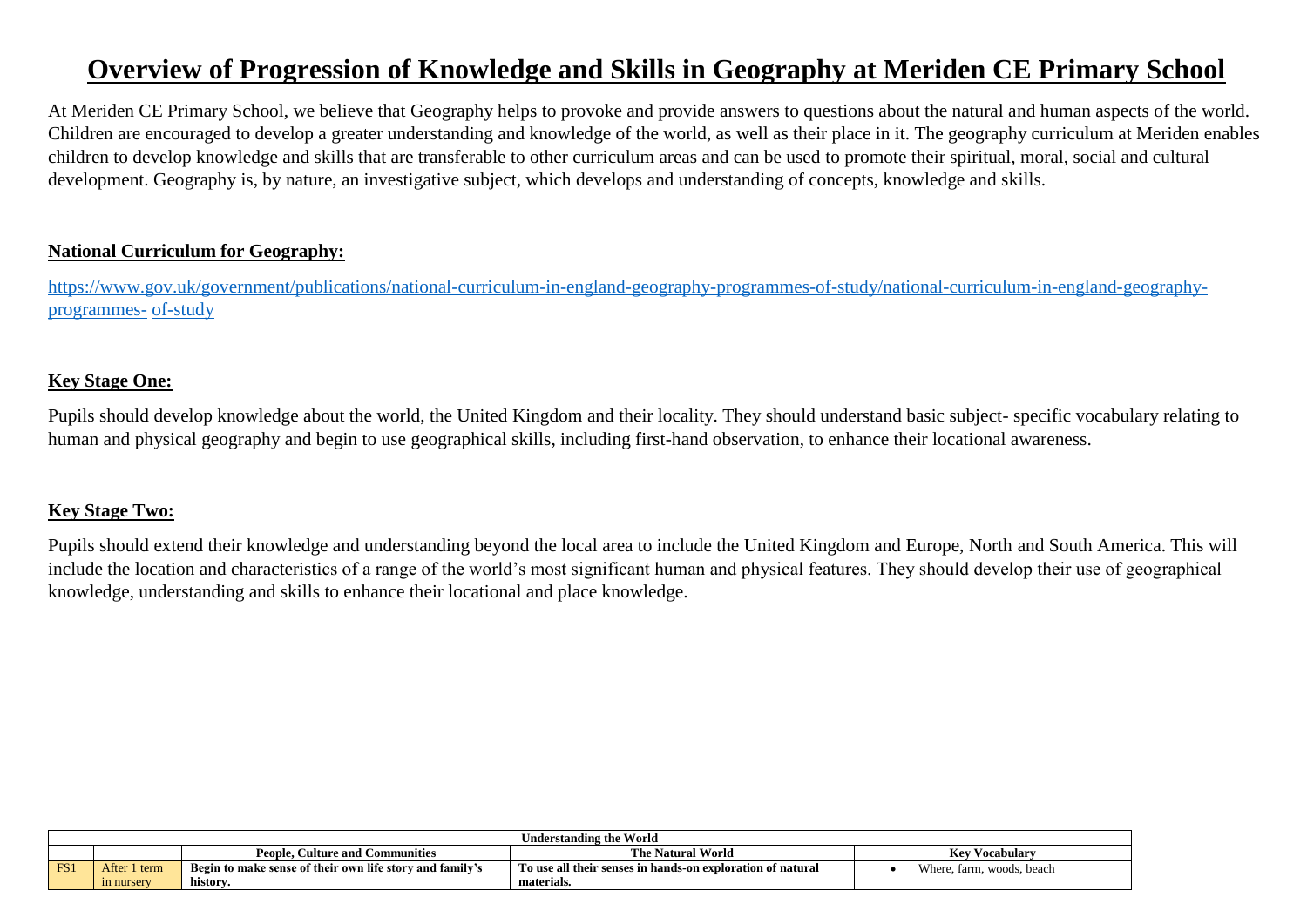| After 2 terms<br>in nursery | To play with small world models.<br>To point to some things that they notice and are of interest to<br>them.<br>To know that they attend school and a part of a nursery.<br>Show interest in different occupations.<br>Continue to develop positive attitudes about the difference<br>between people.<br>To imitate everyday actions and events from my family and<br>cultural background.<br>To understand that their friends have similarities and<br>differences that connect them to and distinguish them from<br>others. | To Explore collections of materials with similar and/or<br>different properties<br>To explore how things work<br>Begin to understand the need to respect and care for the<br>natural environment and all living things.<br>Begin to recognise some environments, such as, a farm.<br>Begin to talk about what they can see and hear outside, in<br>pictures and books.<br>To explore the outdoor environment.<br>Begin to identify some types of weather each day.<br>Talk about what they can see, using a wide vocabulary<br>Plant seeds and care for growing plants.<br>Understand the key features of the life cycle of a plant and an<br>animal.<br>Talk about the differences between materials and changes<br>they notice.<br>To notice features of the environment.<br>To talk about what I have seen outside, in pictures and books.<br>Begin to understand the need to respect and care for the natural<br>environment.<br>Begin to describe a route.<br>Begin to talk about some features of an environment, for<br>example, trees in a woodland, sand on a beach.<br>To identify the weather each day. | Sea, sand, trees, jungle<br>٠<br>School, nursery, house, town<br>Weather, sun, rain, snow, wind, ice<br>See, photography<br>Country, different, same<br>Map, journey |
|-----------------------------|-------------------------------------------------------------------------------------------------------------------------------------------------------------------------------------------------------------------------------------------------------------------------------------------------------------------------------------------------------------------------------------------------------------------------------------------------------------------------------------------------------------------------------|--------------------------------------------------------------------------------------------------------------------------------------------------------------------------------------------------------------------------------------------------------------------------------------------------------------------------------------------------------------------------------------------------------------------------------------------------------------------------------------------------------------------------------------------------------------------------------------------------------------------------------------------------------------------------------------------------------------------------------------------------------------------------------------------------------------------------------------------------------------------------------------------------------------------------------------------------------------------------------------------------------------------------------------------------------------------------------------------------------------------|----------------------------------------------------------------------------------------------------------------------------------------------------------------------|
| By the end of<br>nursery    | Begin to talk about some differences they can see in<br>photographs.<br>To ask questions about aspects of their familiar world.<br>To talk about some things they have observed using specific<br>vocabulary.                                                                                                                                                                                                                                                                                                                 | Explore and talk about different forces they can feel.<br>Know that there are different countries in the world and talk<br>about the differences they have experiences or seen in photos.<br>To know there are different countries in the world and not<br>everywhere is the same.<br>To show care and concern for living things and the environment.<br>To describe a route using some specific language.<br>To help to look after the outdoor environment.                                                                                                                                                                                                                                                                                                                                                                                                                                                                                                                                                                                                                                                       |                                                                                                                                                                      |
| Language                    | Observation - It is  It has<br>Comparison - It is different. It is not the same. It looks the same/different because                                                                                                                                                                                                                                                                                                                                                                                                          |                                                                                                                                                                                                                                                                                                                                                                                                                                                                                                                                                                                                                                                                                                                                                                                                                                                                                                                                                                                                                                                                                                                    |                                                                                                                                                                      |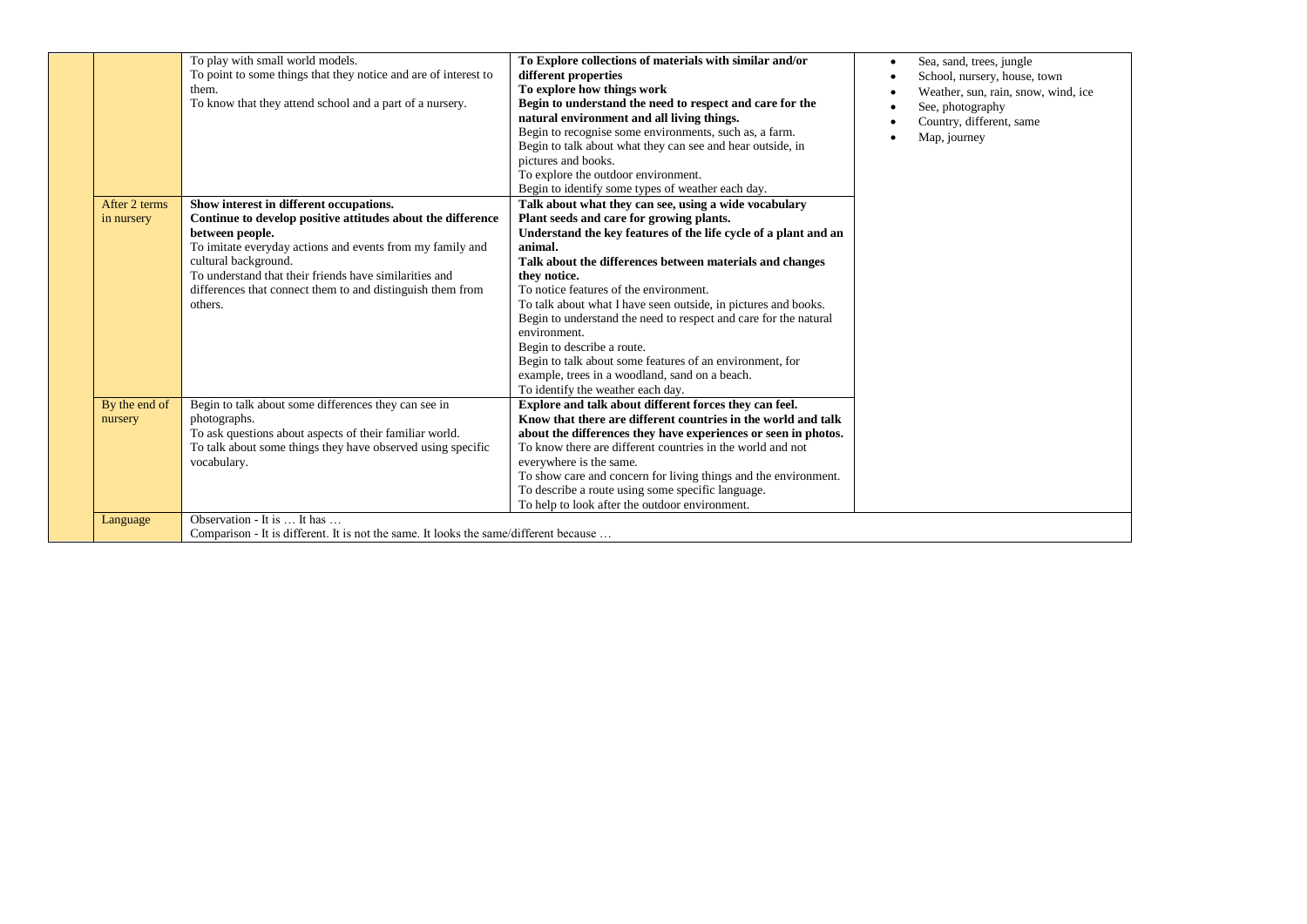|                 |                      | <b>People, Culture and Communities</b>                                                                                                                                                                                                                                                                                                                                                                                                                                                                                                                                                                   | <b>The Natural World</b>                                                                                                                                                                                                                                                                                                                                                                                                                                                                                                                                              | <b>Key Vocabulary</b>                                                                                                           |  |
|-----------------|----------------------|----------------------------------------------------------------------------------------------------------------------------------------------------------------------------------------------------------------------------------------------------------------------------------------------------------------------------------------------------------------------------------------------------------------------------------------------------------------------------------------------------------------------------------------------------------------------------------------------------------|-----------------------------------------------------------------------------------------------------------------------------------------------------------------------------------------------------------------------------------------------------------------------------------------------------------------------------------------------------------------------------------------------------------------------------------------------------------------------------------------------------------------------------------------------------------------------|---------------------------------------------------------------------------------------------------------------------------------|--|
| FS <sub>2</sub> | Autumn 1<br>Autumn 2 | To talk about members of their immediate family and<br>community.<br>To name and describe people who are familiar to them.<br>Recognise that people have different beliefs and celebrate<br>special times in different ways.<br>To ask questions about aspects of the familiar world.<br>To comment on what they can see on a map.<br>To talk about some of the features of their hometown.                                                                                                                                                                                                              | To explore the natural world around them.<br>Describe what they see, hear and feel whilst outside.<br>Recognise some environments that are different to the one in<br>which they live.<br>Understand the effect of changing seasons on the natural<br>world around them.<br>To build and create features of environments in their play.<br>To talk about and identify things they can see in the environment,<br>a photograph or map using some key vocabulary.<br>Begin to talk about some differences between places in the world<br>using photographs or pictures. | Environment.<br>$\bullet$<br>habitat.<br>photograph,<br>country,<br>same,<br>different.<br>compare,<br>town,<br>place,<br>care, |  |
|                 | Spring 1<br>Spring 2 | Recognise that some places are special to members of their<br>community.<br>Recognise some similarities and differences between life in<br>this country and life in other countries.<br>To listen to and talk about nonfiction books, applying new<br>knowledge and vocabulary.<br>To answer why questions about a text that has been read to<br>them.<br>To point out some similarities and differences between life in<br>this country and other countries.<br>To know that they live in a town called Meriden, Coventry in<br>the country England.<br>To know that humans can impact the environment. | To draw information from a simple map.<br>To talk about some specific features of an environment, location,<br>or country that I have been learning about<br>To compare places and environments.<br>To show care and concern to the environment.<br>To draw a simple map.<br>To talk about things I can see or have found out from a map.                                                                                                                                                                                                                             | rubbish.<br>plastic,<br>effect                                                                                                  |  |
|                 |                      | <b>Early Learning Goals for Summer Term</b>                                                                                                                                                                                                                                                                                                                                                                                                                                                                                                                                                              |                                                                                                                                                                                                                                                                                                                                                                                                                                                                                                                                                                       |                                                                                                                                 |  |
|                 | Summer 1<br>Summer 2 | Describe the immediate environment using knowledge from<br>observation, discussion, stories, nonfiction texts and maps,<br>know some similarities and differences between different<br>religious and cultural communities in this country, drawing on<br>their experiences and what has been read in class,<br>explain some similarities and difference between life in this<br>country and life in other countries, drawing on knowledge<br>from stories, nonfiction texts and (when appropriate) maps.                                                                                                 | To explore the natural world around them, making observations<br>and drawing pictures of animals and plants.<br>To know some similarities and differences between the natural<br>world around them and contrasting environments, drawing on<br>their experiences and what has been read in class.<br>To understand some important processes and changes in the<br>natural world around them, including the seasons and changing<br>states of matter.                                                                                                                  |                                                                                                                                 |  |
|                 | Language             | Observation - It is  It has                                                                                                                                                                                                                                                                                                                                                                                                                                                                                                                                                                              | Comparison - It is different. They are different because  It is not the same. It is the same because  It looks the same because                                                                                                                                                                                                                                                                                                                                                                                                                                       |                                                                                                                                 |  |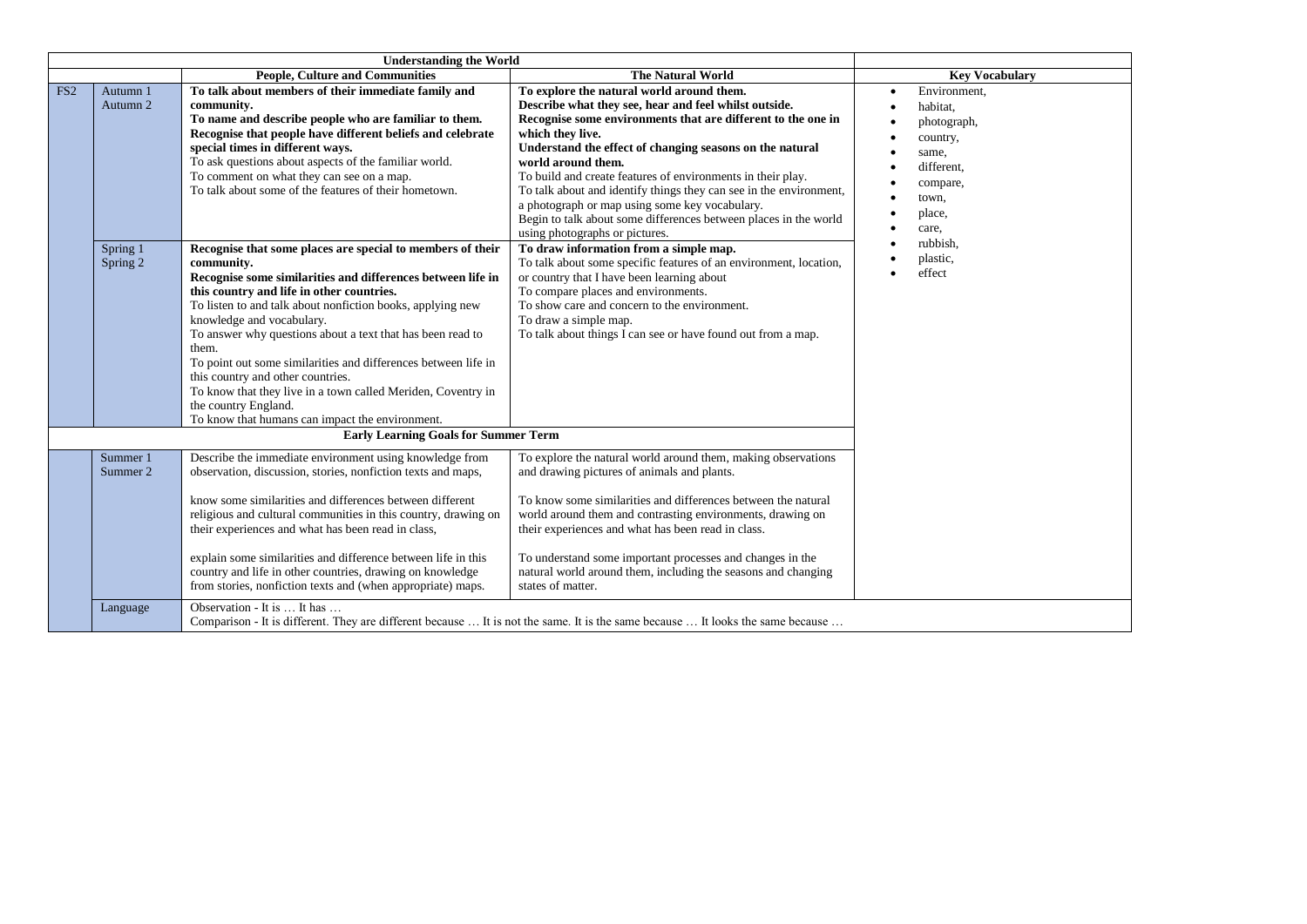|               | <b>Locational Knowledge</b>                                                                                                                                                                                                                                                                                                                                                               | <b>Place Knowledge</b>                                                                                                                                                                                                                                                                                                                                                                                                                                                                                                                                                                                                                                                                                                                                            | <b>Human and Physical Geography</b>                                                                                                                                                                                                                                                                                                                                                                                                                                | <b>Geographical Skills and Fieldwork</b>                                                                                                                                                                                                                                                                                                                                                                                                                                                                                                                                            |
|---------------|-------------------------------------------------------------------------------------------------------------------------------------------------------------------------------------------------------------------------------------------------------------------------------------------------------------------------------------------------------------------------------------------|-------------------------------------------------------------------------------------------------------------------------------------------------------------------------------------------------------------------------------------------------------------------------------------------------------------------------------------------------------------------------------------------------------------------------------------------------------------------------------------------------------------------------------------------------------------------------------------------------------------------------------------------------------------------------------------------------------------------------------------------------------------------|--------------------------------------------------------------------------------------------------------------------------------------------------------------------------------------------------------------------------------------------------------------------------------------------------------------------------------------------------------------------------------------------------------------------------------------------------------------------|-------------------------------------------------------------------------------------------------------------------------------------------------------------------------------------------------------------------------------------------------------------------------------------------------------------------------------------------------------------------------------------------------------------------------------------------------------------------------------------------------------------------------------------------------------------------------------------|
| Year 1        | Name and locate the world's seven continents<br>and five oceans.<br>Learn the names of some places within and<br>around the UK.<br>Use simple world maps for ocean names and<br>continent names.                                                                                                                                                                                          | Understand geographical similarities and differences<br>through studying the human and physical geography<br>of a small area of the United Kingdom, and of a<br>small area in a contrasting non-European country -<br>Meriden Village and the Antarctica.<br>Teacher led enquiries, ask and respond to simple<br>closed questions.<br>Use information books/pictures as sources of<br>information.<br>Investigate their own surroundings.<br>Make observations about where things are e.g<br>within school or local area.                                                                                                                                                                                                                                         | dentify seasonal and daily weather patterns in the<br>Jnited Kingdom.<br>dentify the location of hot and cold areas of the world<br>in relation to the Equator and the North and South Poles.<br>Teacher to ask questions related to warm and<br>sunny/dark and cold. Link to seasons.<br>Investigate cold areas on a globe and on a world map<br>North and South Pole. Identify hot places near to<br>the Equator, such as Africa, South America.                 | Use aerial photographs and plan perspectives to<br>recognise landmarks and basic human and physical<br>features; devise a simple map; and use and construct<br>basic symbols in a key.<br>Use simple fieldwork and observational skills to study the<br>geography of their school and its grounds and the key<br>human and physical features of its surrounding<br>environment.<br>Use a simple picture map to move around the school and<br>recognise it is about a place.<br>Draw around objects to make a plan.<br>Use a globe to find land and sea.                             |
| <b>Year 2</b> | Name, locate and identify characteristics of the four<br>countries and capital cities of the United Kingdom<br>and its surrounding seas.<br>Locate and name on a UK map major features.<br>Label Meriden, London and other capital cities<br>on a UK map.                                                                                                                                 | Use world maps, atlases and globes to identify the<br>UK and its countries, as well as the countries,<br>continents and oceans studied at this Key Stage.<br>Understand geographical similarities and<br>differences through studying the human and<br>physical geography of a small area of the UK and<br>of a small area of a contrasting non-European<br>country - Meriden and Caribbean Island.<br>Children to ask simple geographical questions such<br>as Where is it? What is it like there?<br>Use books, stories, maps, pictures, photos and the<br>internet as sources of information.<br>Investigate their surroundings and make accurate<br>observations about why things happen.<br>Make simple comparisons between features of<br>different places. | Use basic geographical vocabulary to refer to:<br>Key physical features, including: beach, cliff, coast,<br>orest, hill, mountain, sea, ocean, river, soil, valley,<br>egetation, season, weather.<br>Key human features, including: city, town, village,<br>factory, farm, house, office, port, harbour and shop.<br>Recognise what physical features may have more<br>people living close, or less people living close. E.g<br>cities compared with countryside. | Use world maps, atlases and globes to identify the United<br>Kingdom and its countries, as well as the countries,<br>continents and oceans studied at this key stage.<br>Use simple compass directions (North, South, East and<br>West) and locational and directional language [for<br>example, near and far; left and right], to describe the<br>location of features and routes on a map.<br>Use symbols to make a simple key.<br>Devise, construct and use a simple map. Follow a routeon<br>a map.<br>Use and make a plan view.<br>Begin to spatially use large scale OS maps. |
| <b>Year 3</b> | On a world map, locate areas of similar<br>environmental regions: either desert, rainforestor<br>temperate regions.<br>Identify the position and significance of Equator,<br>N. and S. Hemisphere, Tropics of Cancer and<br>Capricorn – consolidated in Y4 with focus on<br><b>South Africa</b><br>Locate the main countries of Europe inc. Russia.<br>Identify capital cities of Europe. | Compare a region of the UK with a region in Europe Types of settlements in Early Britain linked to<br>E.g local hilly area with a flat one or undersea level.<br>Link with Science, rocks.<br>Understand geographical similarities and differences<br>through the study of human and                                                                                                                                                                                                                                                                                                                                                                                                                                                                              | History. Why did early people choose to settle<br>ere?<br>A brief introduction to Volcanoes and earthquakes<br>inking to Science: rock types.                                                                                                                                                                                                                                                                                                                      | Use maps, atlases, globes and digital/computer mapping<br>(Google Earth) to locate countries and describe features<br>studied.<br>Learn the points of a compass, 2 figure grid reference(maths<br>co-ordinates), some basic symbols and key                                                                                                                                                                                                                                                                                                                                         |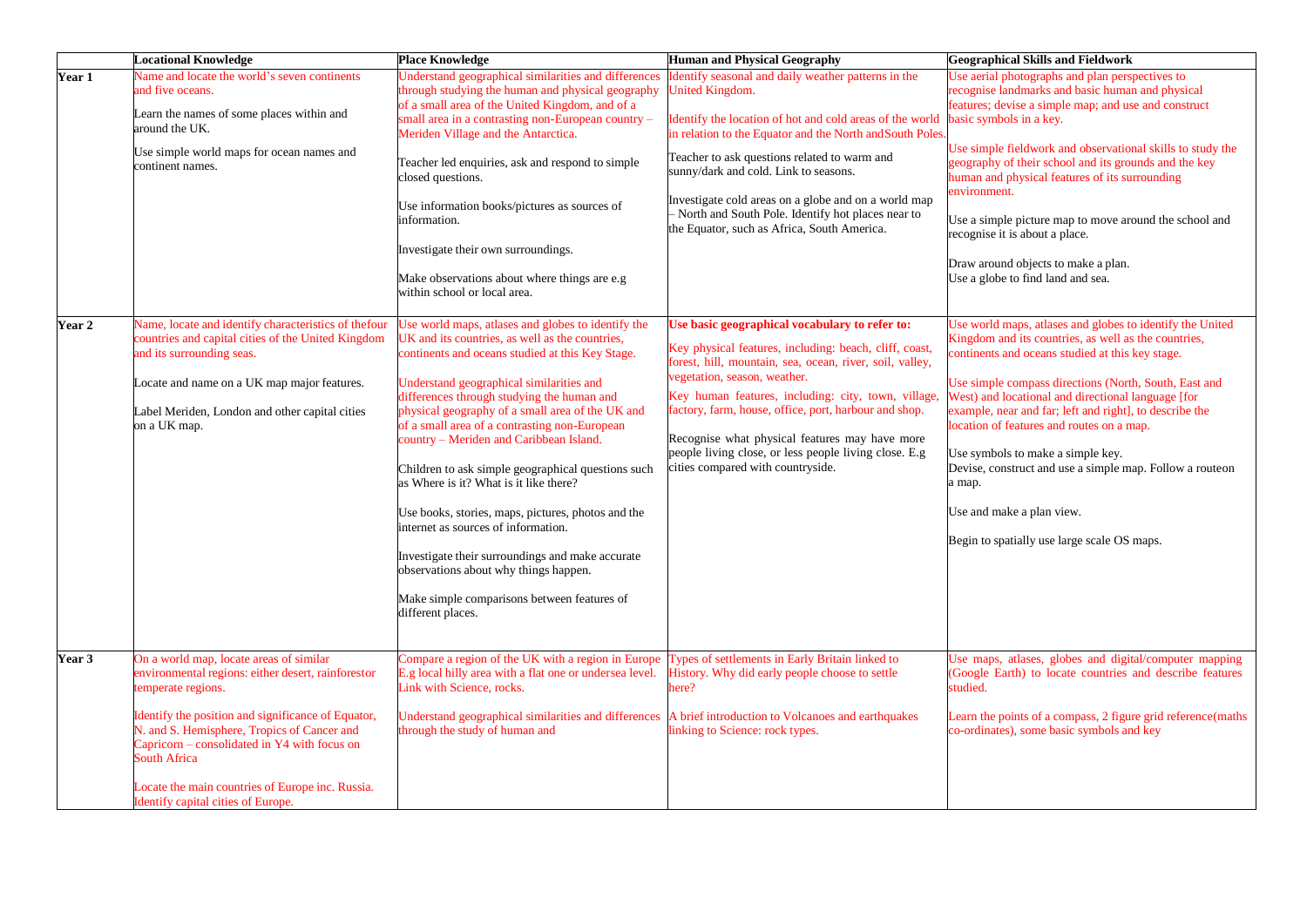|        | Identify longest rivers in the world, largest<br>deserts, highest mountains. Compare with what is<br>in the UK.<br>Locate places on larger scale maps.                                                                                                                                                                                                                               | physical geography of a region of the United<br>Kingdom, a region in a European country, and a<br>region within North or South America. Meriden<br>village with a region of France, and a region of<br>North America.<br>Begin to ask/initiate geographical questions. Use<br>books, stories, atlases, pictures/photos and the<br>internet as sources of information with increasing<br>confidence.<br>Investigate places and themes at more than one<br>scale.<br>Analyse evidence and draw conclusions e.g make<br>comparisons between two locations using<br>photos/pictures, temperatures in different locations.                                                                                                             | Describe and understand key aspects of:<br>Physical geography including Rivers, Coasts and the<br>water cycle.<br>Recognise reasons why early British settlements<br>were founded on UK land.<br>Observe how evaporation and rain affect rivers and<br>other physical features.                                                                                                                                                                                                                                                                                                                                                          | (including the use of a simplified Ordnance Survey maps)to<br>build their knowledge of the United Kingdom and the wider<br>world<br>Use everyday standard and non standard units<br>occasionally.<br>Count up to 100 e.g for a traffic survey they cross numberon<br>a hundred square for each vehicle.<br>Begin to organise recordings.                                                                                                                                                                                                                                                                                                                                                                                                                                                                                                                                                                                                                                                                                                                                                                                                                                                             |
|--------|--------------------------------------------------------------------------------------------------------------------------------------------------------------------------------------------------------------------------------------------------------------------------------------------------------------------------------------------------------------------------------------|-----------------------------------------------------------------------------------------------------------------------------------------------------------------------------------------------------------------------------------------------------------------------------------------------------------------------------------------------------------------------------------------------------------------------------------------------------------------------------------------------------------------------------------------------------------------------------------------------------------------------------------------------------------------------------------------------------------------------------------|------------------------------------------------------------------------------------------------------------------------------------------------------------------------------------------------------------------------------------------------------------------------------------------------------------------------------------------------------------------------------------------------------------------------------------------------------------------------------------------------------------------------------------------------------------------------------------------------------------------------------------------|------------------------------------------------------------------------------------------------------------------------------------------------------------------------------------------------------------------------------------------------------------------------------------------------------------------------------------------------------------------------------------------------------------------------------------------------------------------------------------------------------------------------------------------------------------------------------------------------------------------------------------------------------------------------------------------------------------------------------------------------------------------------------------------------------------------------------------------------------------------------------------------------------------------------------------------------------------------------------------------------------------------------------------------------------------------------------------------------------------------------------------------------------------------------------------------------------|
| Year 4 | ocate and name the continents on a World<br>Map.<br>Isles, with their capital cities.<br>Locate and name the main counties and cities<br>in/around the West Midlands.<br>Compare 2 different regions in UK rural/urban.<br>Follow a route on a map with some accuracy<br>(orienteering).<br>Use large scale OS maps with some confidence.<br>Begin to use map sites on the internet. | Understand geographical similarities and differences<br>through the study of human and physical geography<br>of a region of the United Kingdom, and a region of<br>Locate and name the countries making up the British Africa. Link learning naming the main counties and<br>cities in the WestMidlands to learning naming some<br>of the main areas and cities of South Africa.<br>Ask and respond to questions and offer their own<br>ideas.<br>Extend to satellite images and aerial photographs.<br>Investigate places and themes at more than one<br>place.<br>Collect and record evidence with some aid.<br>Analyse evidence and draw conclusions e.g make<br>comparisons between locations using<br>photos/pictures/ maps. | Human geography including trade links in the Pre-<br>oman and Roman era.<br>Compare types of settlements, land use and<br>conomic activity including trade links in Roman<br>and Saxon Britain to Modern Britain: villages,<br>towns, cities.<br>Human geography including trade between UK and<br>Europe and Africa. Focus on fair/unfair distribution<br>of resources including energy, food, minerals and<br>water.<br>Make more detailed conclusions on different types of<br>early settlement in Britain.<br>Observe and comment on trade links in Roman and<br>Saxon Britain.<br>Comment on fair/unfair distribution of resources. | Use maps, atlases, globes and digital/computer mapping<br>(Google Earth) to locate countries and describe features<br>studied<br>Learn the eight points of a compass: four-figure grid<br>references.<br>Use fieldwork to observe, measure and record the<br>human and physical features.<br>Pick out the key lines and features of a view in the field using<br>a viewfinder to help.<br>Annotate sketches with descriptive and explanatory<br>labels.<br>Add title, location and direction to sketch.<br>Use easy to read instruments e.g rain gauge or metre<br>tape.<br>Draw a sketch of a simple feature from observation or<br>photo. Add colour, texture and detail to own field<br>sketches. Add title and descriptive labels with help.<br>Use 4 compass points to follow/give directions. Use<br>letter and number co-ordinates to locate features on a<br>map.<br>Make a map of a short route they have experienced,<br>with the features in the correct order.<br>Make a simple scale drawing and know why a key is<br>needed.<br>Use standard symbols. Begin to match boundaries.<br>Begin to draw a sketch map from a high view point.<br>Begin to identify points on maps A, B and C. |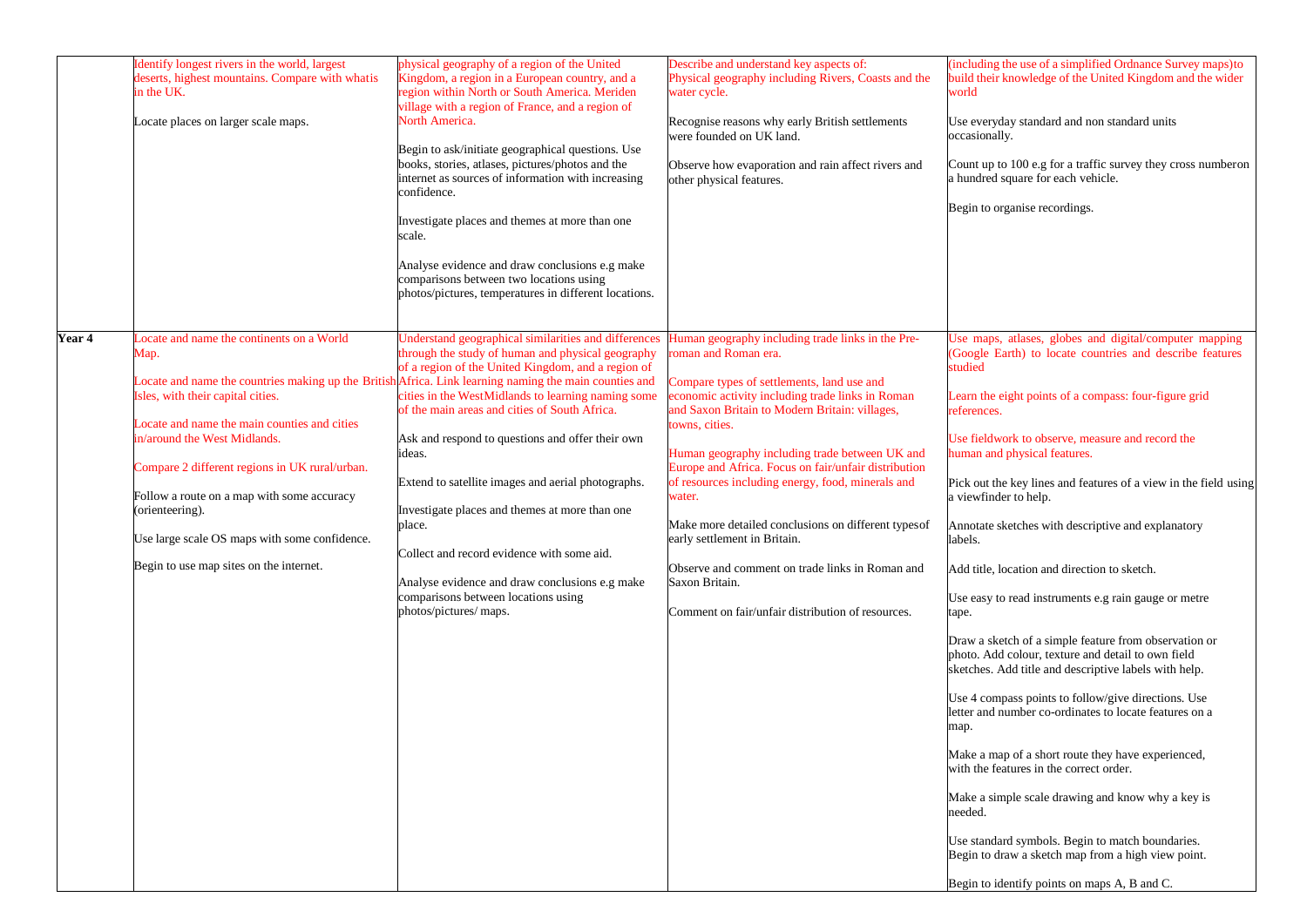|        |                                                                                                                                                                                                |                                                                                                                                                                                                                        |                                                                                                                                                          | Count and record different types at the same time using a<br>tally e.g counting types of shops.                                                                                                                                                                    |
|--------|------------------------------------------------------------------------------------------------------------------------------------------------------------------------------------------------|------------------------------------------------------------------------------------------------------------------------------------------------------------------------------------------------------------------------|----------------------------------------------------------------------------------------------------------------------------------------------------------|--------------------------------------------------------------------------------------------------------------------------------------------------------------------------------------------------------------------------------------------------------------------|
| Year 5 | locate the main countries in Europe including<br>Russia, and North and South America. Locate<br>and name principal cities.                                                                     | Compare a region in UK with a region in N. or S.<br>America with significant differences and<br>similarities. E.g. Link UK with Brazil -<br>Rainforest country.                                                        | Describe and understand key aspects of :<br>Physical geography including climate zones, biomes<br>and vegetation belts (link to work on Rainforests).    | Organise results in a spreadsheet.<br>Use maps, atlases, globes and digital/computer mapping<br>mapping (Google Earth) to locate countries and describe<br>features studied.                                                                                       |
|        | Identify the position and significance of<br>latitude/longitude and the Greenwich Meridian.<br>Linking with science, time zones, night and day.                                                | Begin to suggest questions for investigating.<br>Begin to use primary and secondary sources of                                                                                                                         | Children to describe climate zones and biomes witha<br>degree of accuracy.                                                                               | Use the eight points of a compass, four-figure grid<br>references, symbols and key (including the use of Ordnance<br>Survey maps) to build their knowledge of the United<br>Kingdom in the past and present.                                                       |
|        | Use medium scale land ranger OS maps.                                                                                                                                                          | evidence in investigations.                                                                                                                                                                                            | Comment accurately on settlements and human<br>activity around Rainforests.                                                                              | Use fieldwork to observe, measure and record the                                                                                                                                                                                                                   |
|        | Find and recognise places on maps of different<br>scales.                                                                                                                                      | Investigate places with more emphasis on the<br>larger scale, contrasting and distant places.                                                                                                                          |                                                                                                                                                          | human and physical features in the local area using a<br>range of methods, including sketch maps, plans and<br>graphs, and digital technologies.                                                                                                                   |
|        | Select a map for a specific purpose.<br>Begin to use atlases to find out about other<br>features of places.                                                                                    | Collect and record evidence unaided. Analyse<br>evidence and draw conclusions e.g compare<br>historical maps of varying scales like temperature of<br>a range of locations – influence on people and<br>everyday life. |                                                                                                                                                          | Evaluate their sketch against criteria and improve it. Use<br>sketches as evidence in an investigation.<br>Select and use a range of measuring instruments in<br>investigations.                                                                                   |
|        |                                                                                                                                                                                                |                                                                                                                                                                                                                        |                                                                                                                                                          | Design own census, pilot, with help, and evaluate it.                                                                                                                                                                                                              |
|        |                                                                                                                                                                                                |                                                                                                                                                                                                                        |                                                                                                                                                          | Begin to use 4 figure co-ordinates to locate features on a<br>map.                                                                                                                                                                                                 |
|        |                                                                                                                                                                                                |                                                                                                                                                                                                                        |                                                                                                                                                          | Begin to draw a variety of thematic maps based on theirown<br>data.                                                                                                                                                                                                |
|        |                                                                                                                                                                                                |                                                                                                                                                                                                                        |                                                                                                                                                          | Draw a sketch map using symbols and a key.<br>Use and recognise OS map symbols.<br>Compare maps with aerial photographs.<br>Measure straight line distance on a plan.<br>Draw a plan view map with some accuracy.<br>Identify significant places and environments. |
|        |                                                                                                                                                                                                |                                                                                                                                                                                                                        |                                                                                                                                                          |                                                                                                                                                                                                                                                                    |
| Year 6 | On a world map locate the main countries in<br>Africa, Asia and Australasia/Oceania. Identify<br>their main environmental regions, key physicaland<br>human characteristics, and major cities. | Compare a region in UK with a region in N. or S.<br>America with significant differences and<br>similarities. Understand some of the reasons for<br>similarities and differences. Link UK to Mexico.                   | Describe and understand key aspects of :<br>Physical geography including Volcanoes and<br>earthquakes, looking at plate tectonics and the ringof<br>ire. | Use maps, atlases, globes and digital/computer mapping<br>mapping (Google Earth) to locate countries and describe<br>features studied.                                                                                                                             |
|        | Linking with local History, map how land use has<br>changed in local area over time.                                                                                                           | Suggest questions for investigation confidently.                                                                                                                                                                       | Distribution of natural resources focussing on<br>energy.                                                                                                | Extend to 6 figure grid references with teaching of<br>latitude and longitude in depth.<br>Expand map skills to include non-UK countries.                                                                                                                          |